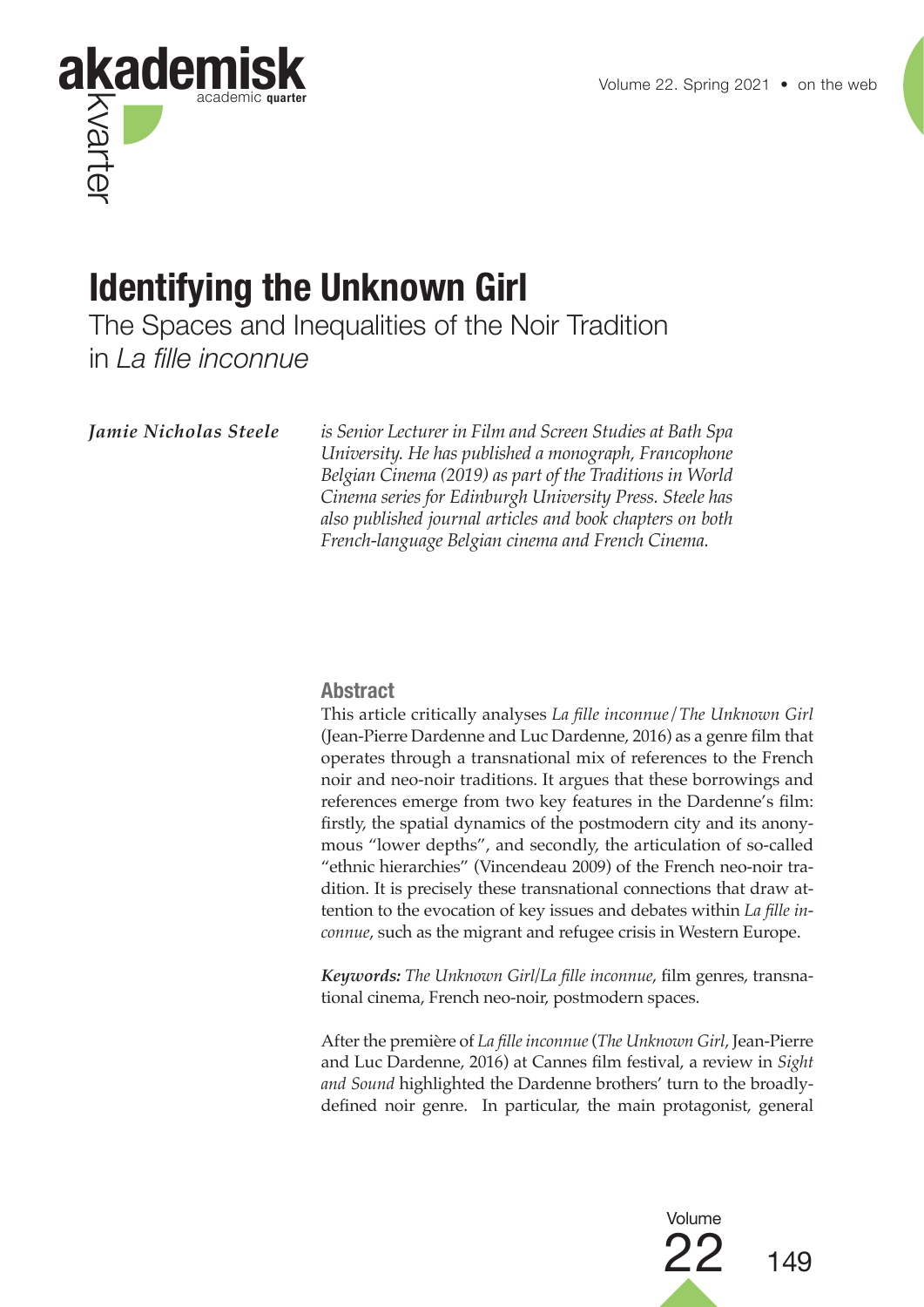

practitioner Jenny Davin, was defined as "a sort of female Wallander" (James 2016a, 22)*.* An exploration of international film criticism returns more mentions of the Dardenne's involvement with the transnational tradition of film noir and the crime genre: Yan Tobin (2016, 36) labels the film "une enquête policière" [police investigation], Nick James (2016b, 32) a "detective story" and Justin Chang (2017) a "carefully plotted thriller". Fontaine's review was perhaps most explicit in drawing links to genre filmmaking, positing that *La fille inconnue* is "comme un roman policier" [like a detective novel] in the same universe as "Agatha Christie" and the "bas-fonds de Liège" [lower depths] somewhat reminiscent of Georges Simenon (Fontaine 2016). In short, with the single exception of the review in *Les Cahiers du Cinéma* (Nectoux 2016, 43), critical readings of *La fille inconnue* concur in defining the film's style through genre classification.

Although the Dardenne brothers are most appraised for the production of films that articulate social concerns through Levinas' ethics (Cooper 2007), this article argues that their film *La fille inconnue* refers to different noir traditions, on a range that includes French *polar* and American detective films. The notion of "polar mélodramatique" [melodramatic *polar*] (Régnier 2016) resonates with the early terms afforded to American film noir in its nascent stage. Gates offers the notion of a "maritorious melodrama" in the context of American film noir, defining it as "a melodrama with a female protagonist at its centre, a narrative driven by her goals and desires, [where] moments of excess [...] puncture the surface realism of the text" (Gates 2009, 29). This proves instructive in light of the Dardenne brothers' choice to focus on Jenny Davin as an impromptu investigator. $1$ 

 As Nettelbeck outlines, it is common for auteurs in French cinema to turn to the *polar –* the typically French version of crime fiction – at some point in their career (2006, 34). Although Belgian, in the case of the Dardenne brothers, it can certainly be said that they have a certain predilection for the crime/*polar* genre. For example, *Le fils*  (2002) and *Le silence de Lorna* (2008) are imbibed with a certain *noirish* tendency. James categorises *Le fils* as a "revenge noir" (James 2016b, 32), and Mosley argues that the link to the noir tradition lies in the "class-based context of deprivation, substance abuse and social marginality [which] contributes to the *noirish* atmosphere",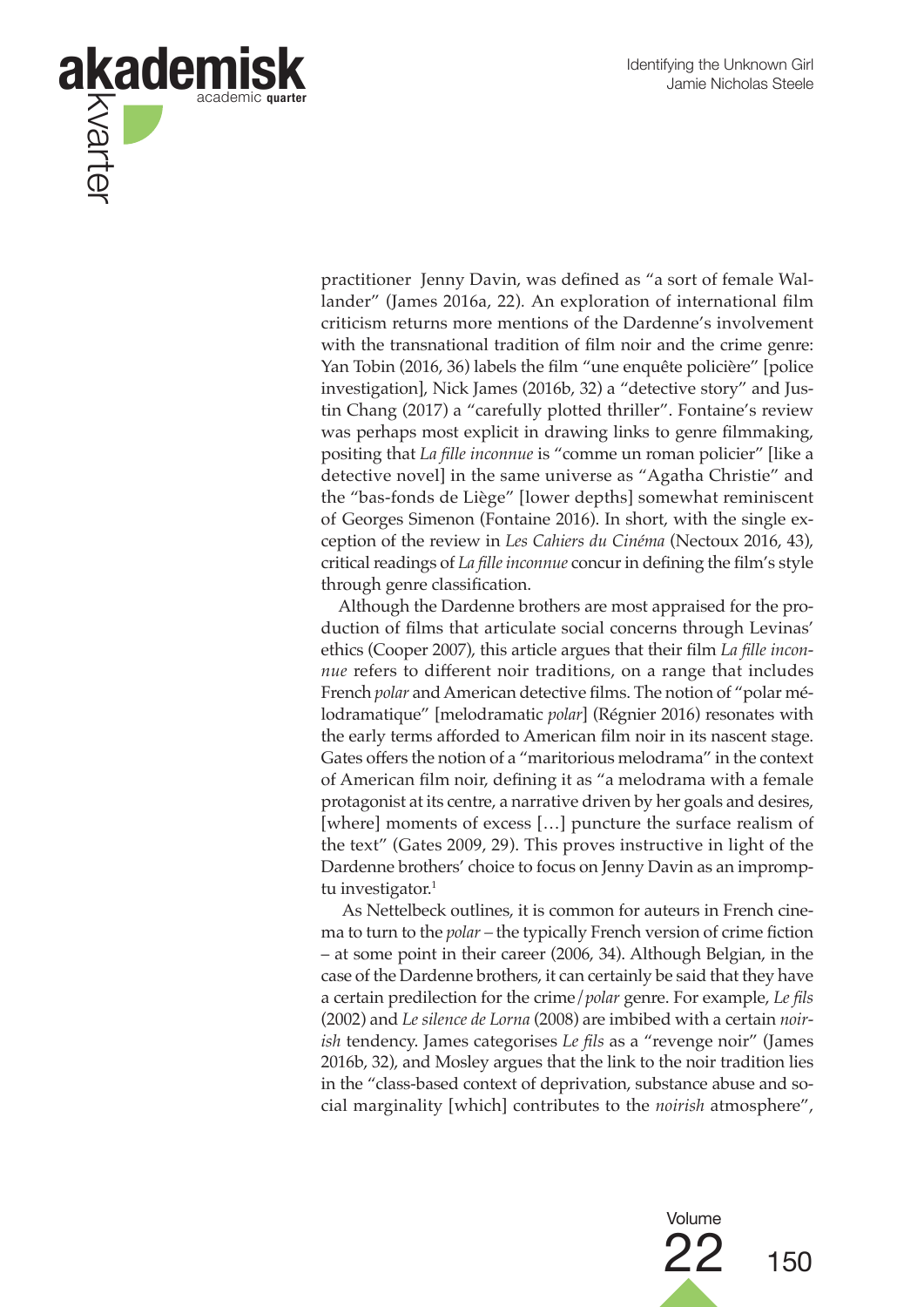

recalling "the novels of David Goodis" (Mosley 2013, 124). The social context is crucial to these references and allusions to the noir tradition, particularly in relation to French noir. As Vincendeau contends, in France, "film noir serves as a social rather than a generic purpose" (Vincendeau 2007, 46). *La fille inconnue* adopts this social lens to shine a light on contemporary issues connected to the so-called 'lower depths'. The term 'noir' – used as a label forthe Dardenne brothers' films – offers a transnational definition that mediates references to American, French and European film cultures.

This article analyses how the Dardenne brothers' film, *La fille inconnue*, articulates the 'lower depths' of Belgian society and the major issue of the contemporary migrants crisis through the noir tradition. The film is limned by the Dardenne brothers' use of a popular film genre to tell an important story with regards to the 'place' that is provided to young migrants and refugees in Western Europe. That is to say, the film highlights how they live in the in-between and liminal spaces of the postmodern urban space. This article uncovers how these issues are articulated to the spectator, by deploying textual analysis to close read the film's mise-en-scène and how the character of the 'unknown girl' posits the persistence of "ethnic hierarchies" (Vincendeau 2009, 111) in a noir context. This approach is nuanced through contextual and theoretical approaches to the noir tradition (Gates 2009; Place 1998; Powrie 2007; Vincendeau 2007; Vincendeau 2009) – particularly within the French crime film (referred to as the *polar* or *policier*) – and the anthropology of space (Augé 1995). This better contextualises the spatial and thematic noir tropes represented in *La fille inconnue.*

## **The Belgian 'Lower Depths'2**

The mise-en-scène of *La fille inconnue* operates within the context of a "noir sensibility" (Powrie 2007) and, more specifically, of an aesthetics reminiscent of the tradition of French *polar*. To characterize this particular aesthetics, Phil Powrie brings up the "blackest of noir" subsection of Alain Corneau's Série noire (1979) in which the mise-en-scène is described as city-based (namely Paris), "dismal," "nondescript," and a "muddy wasteland" (Powrie 2007, 67-68). Ginette Vincendeau similarly articulates the French neo-noir's approach to locations describing the "bleaky anonymous spaces" that form the "new lower depths" portrayed in contemporary French

> Volume  $22_{151}$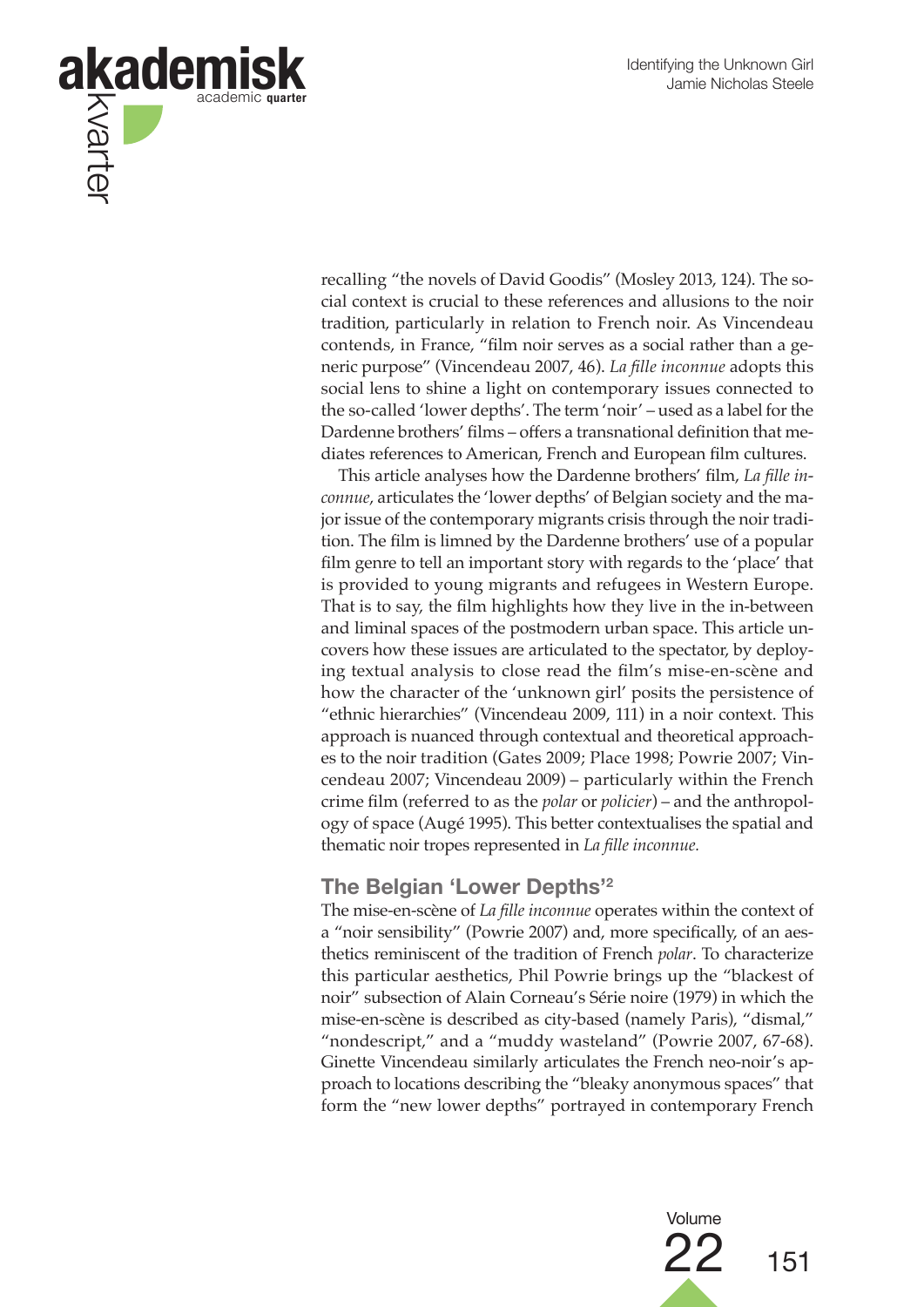

neo-noir (Vincendeau 2009, 111). The *bas fonds* are essentially defined as "the underbelly of society," the lower depths portrayed in French novels "from the early modern period onwards and in particular in the 18th century *roman noir,*" and used by the authors to expose the reality of "those on the margins of the big cities, the poor and the criminals" (Vincendeau 2016, 42). It is within the aforementioned "bleakly anonymous spaces" (Vincendeau 2009, 111) of postmodern Paris that "the connection between the denizens of the lower depths and the ordinary population has been severed" (Vincendeau 2009, 111). In *La fille inconnue*, the Dardennes lace together a depiction of the "lower depths" of both the classical and the 'neo' noir traditions, particularly with an emphasis on urban wastelands, Internet cafés, construction areas and the use of night-time cinematography.

In José Fontaine's review of *La fille inconnue*, the critic also uses the concept of the *bas fonds* to describe the locations visited by detective Jenny Davin in Liège. Similarly, Chang's (2017) discussion of *La fille inconnue* hints at this dialogue with the *polar* and the "noir sensibility", by stating that the Dardenne films "have turned this small world of nondescript apartments and construction zones into one of the most vivid and recognisable landscapes in international cinema" (Chang 2017). This particular articulation of space coheres with Marc Augé's notion of "non-places" (1995). However, as hinted at by Jean-Pierre and Luc Dardenne in interviews (Feuillère 2016; Gilson 2016; James 2016b, 32-34; Pluijgers 2016), the urban spaces of *La fille inconnue* seem rather to operate – to adopt Augé's terms – at the intersection of "non-place" and "anthropological place". In fact, the filmmakers have repeatedly suggested in their interviews about *La fille inconnue* that the working-class and industrial heritage of the urban spaces represent non-descript and anonymous locales (Feuillère 2016; Gilson 2016; James 2016b, 32-34; Pluijgers 2016).

Space and crime are joined together through anonymity, and, therefore, pose questions in light of Augé's (1995) "supermodernity" and late capitalism. For instance, the eponymous *fille inconnue* is "inhumée anonymement" [buried anonymously] (Fontaine 2016) on the site of nondescript spaces in the industrial wastelands of Southern Belgium (Wallonia). The ephemerality of these places is evinced by the fleeting glance given to the location of the unknown girl's body on a concrete platform beside the Meuse river. As Augé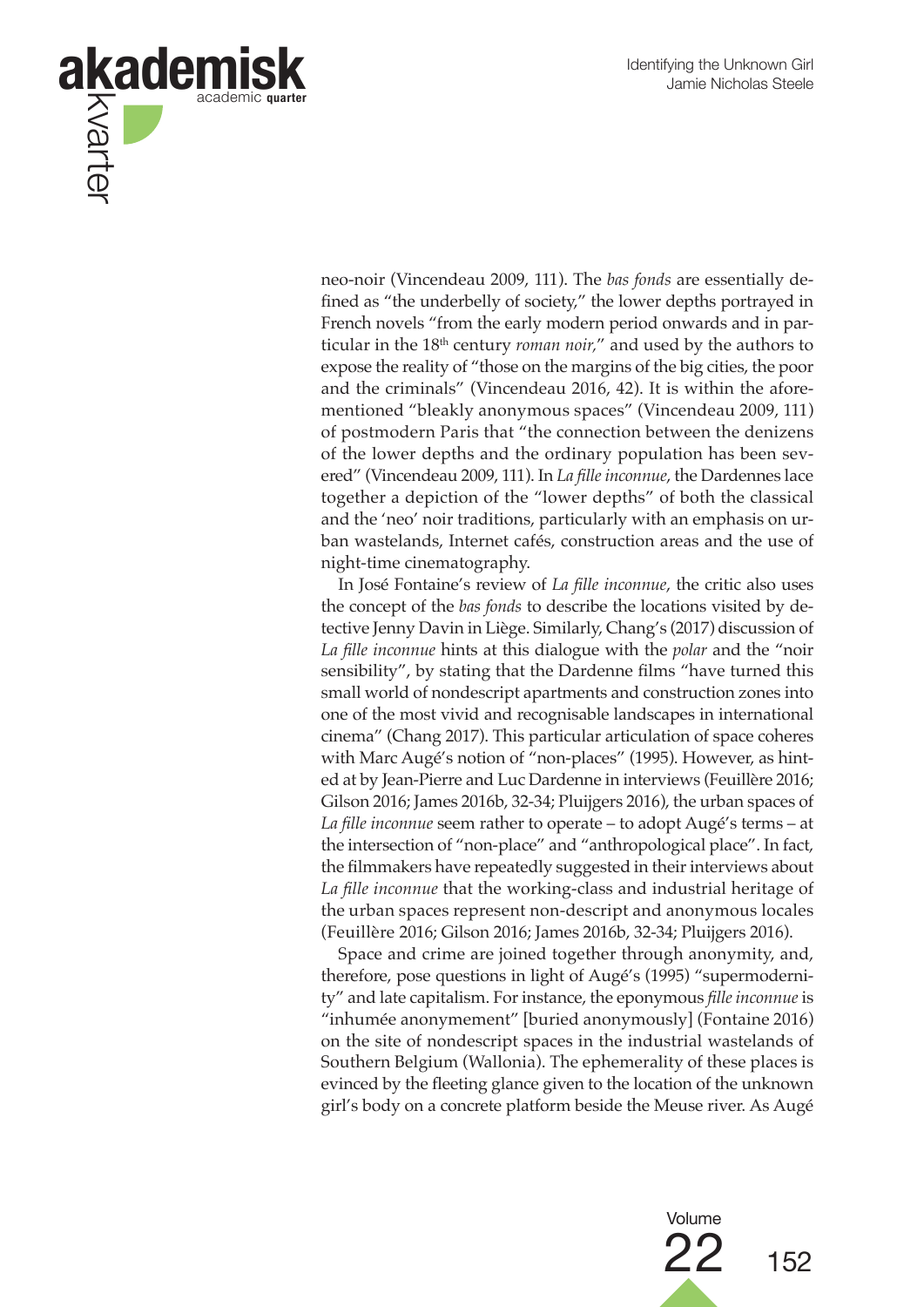

contends, "non-places are there to be passed through, they are measured in units of time" (Augé 1995, 104). As the crane operator states to Jenny Davin, a barge took the concrete block on which the unknown girl's body was found earlier in the day on the riverbank. The site beside the river is a place emptied of its significance. The incessant noise of passing traffic on the motorway that runs both sides of the Meuse (Feuillère 2016), and the power tools from the construction site, further exacerbate this ephemerality, and the sense of transit and in-between-ness attached to the site beside the river. As attested by the conversation between Jenny and the crane operator, Jenny initially finds it difficult to locate the precise site of the unknown girl's death. The camera pays little attention to this empty location – merely a concrete platform with no police tape or evidence to indicate where the body was found – and this further consolidates the notion that individuals can simply disappear without leaving any trace of their previous lives and identities. What is most salient for Jenny is that – in the context of postmodernity or "supermodernity" – the physical trace is not present, with only digital footprints left of what was once a human being: a snapshot of a recording from her CCTV system on her smart phone. This is the single virtual image that is left of the unknown girl for Jenny and the spectator, and it is a harrowing picture of fear and panic that evokes the images of the refugee crisis and their dissemination across media platforms. The combination of the eponymous 'unknown girl', the mysterious death, and the river represents the plight of young migrants attempting to cross the English Channel from France to the United Kingdom and the Mediterranean from North Africa to Spain, Italy, and Greece, as also noted by the filmmakers (Denis 2016, 4). The deaths of these people are reported across news platforms as numbers, and the Dardenne brothers' film is drawing attention to this issue by attempting to reclaim her name. The image is proliferated, but the deeper meaning and individual story is not explained.

To further stress the film's noir sensibility, Jenny drives to a *cybercafé* located in Liège's red-light district. Jenny's exploration of the murky and seedy areas of Liège, shrouded in darkness, reveals a "noir iconography" (Vincendeau 2007, 41) that is reminiscent of the French noir tradition. At the time of the film's production (around 2015), the choice of setting this sequence in an Internet café was al-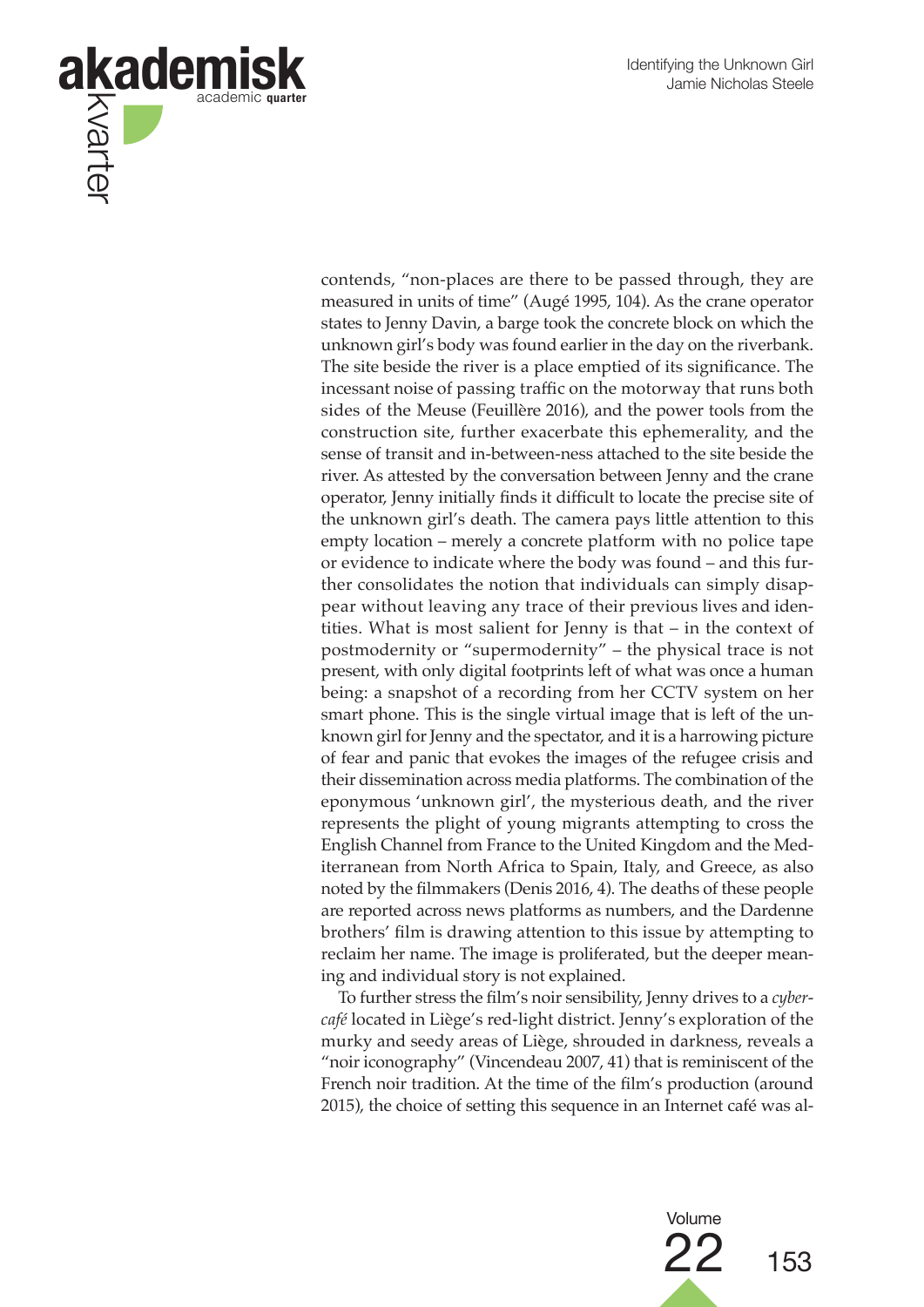

ready incongruous, given the proliferation of phone and Internet connectivity and devices already available everywhere. However, images of telephone boxes in bars, cafés and nightclubs populated by criminal gangs are a recurrent feature in American film noir as well as in French noir and neo-noir (Vincendeau 2003, 145; Vincendeau 2007, 37). *La fille inconnue* retains the telephone booth in a 21st century context, attesting to its hybridity. The row of telephone booths and computers provide a front to criminal activities, just as in the nightclubs and bars of both French and American noir films. Unused by locals, they are only utilized by pimps, gangsters and vulnerable individuals (namely migrants and refugees) coerced into prostitution. The front of the Internet café for criminal activities also preys on those who do not have Internet-enabled devices, or intend to use the telephones for long-distance calls to speak to family members. In this way, the sequence conveys a social message, and evokes Vincendeau's (2009, 111) notion of "ethnic hierarchies" in the neo-noir tradition. In fact, Liège is represented as a shorthand for crime. The young refugee and her sister work as prostitutes within Belgium's black market in order to make a living. This is a market that has previously been exposed in other Dardenne films filmed in Liège, such as *Le silence de Lorna* (the arranged marriages).

The postmodern urban spaces are depicted as industrial wastelands that are inherently anonymous. The scene in which Jenny Davin meets the unnamed *fils* Lambert [Lambert's son] under a rail bridge on the outskirts of the industrial town is an example *par excellence*. The industrial complex seen through the steel plant in the background is an image of a post-industrial landscape that has fallen into disrepair, where seedy actions are committed. The mobile homes, the underpass with its shuttling traffic and the abandoned, boarded houses eschew specificity, and, instead, proffer a notion of transit and ephemeral temporality. Speaking of Jean-Pierre Melville's films, Vincendeau (2003, 146; 2007, 43) contends that the miseen-scène of his *polars* portrays "an abstract, generic [and grim] noir space". Similarly, this sequence and the mid-shots of the two characters – with a primary focus on the body of Jenny Davin – offer abstraction through the lack of specific signifiers. The only code of the noir aesthetics that is absent at the point of this meeting is nighttime cinematography. However, the interior of the cramped mobile home is laced with darkness and evokes the conventions of the *noir*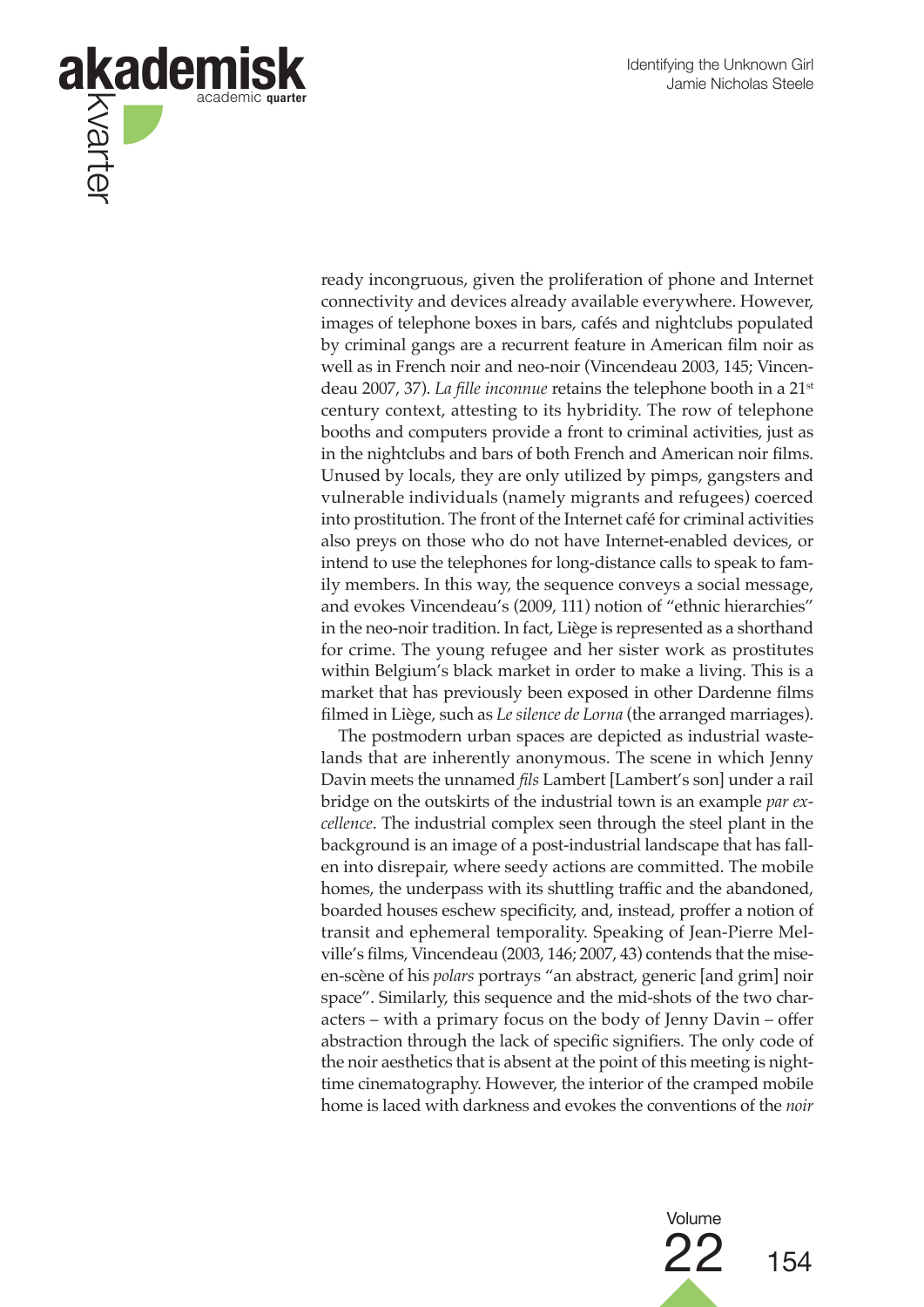

tradition even without the use of sophisticated lighting set-ups and high contrast cinematography. The characters' actions and vices are placed in a sinister and exploitative underground context, consolidated by its literal position under a rail bridge.

For Tobin (2016, 37), the urban space of *La fille inconnue* represents a "configuration de l'espace qui entourne et isole les personnages" [a configuration of space that surrounds and isolates the characters]. The isolation of the characters within this postindustrial landscape resonates with Augé's reference to the "solitude" experienced by the individual in the non-places of neo-liberal late capitalism. In interviews, the filmmakers contend that the choice of the spaces in *La fille inconnue* is deliberate, as indicated by Feuillère (2016). The purpose for the ambient sound of the doctor's surgery and the nonstop, fast-paced traffic is evocative of "la brutalité du quotidien […] un ordinaire sans pittoresque" [the brutality of everyday life, a normality deprived of any picturesque aspect] (Feuillère 2016). This hostile environment is, according to Luc Dardenne, relieved at the film's dénouement: "on peut dire que lorsqu'elle retrouve le nom de cette fille inconnue, grâce à cette soeur qui vient parler, la circulation s'arrête" [we could say that when she finds out the unknown girl's name thanks to her sister who finally speaks, the traffic comes to a halt] (Feuillère 2016). This experience of "solitude", "isolation", and the "brutality of the everyday" (Feuillère 2016) in the urban space is linked to the plight of individuals, who live anonymously amongst the city's margins, as discussed in the following section.

#### **Inequalities in the neo-noir tradition**

Alongside the articulation of place and space set up by the Dardennes' mise-en-scène is the question of "ethnic hierarchies" (Vincendeau 2009, 111). Vincendeau sums up the inequalities portrayed in French neo-noir as present within "a racially marked hierarchy [that] is still in place in the new criminal world (Vincendeau 2009, 110). For the Dardennes, the choice to shoot in the Seraing area demonstrates that the filmmakers have consistently represented "the poor and disadvantaged and, in particular, the fate of immigrants" (James 2016b, 32). The use of the noir references is particularly instructive in terms of how the film evokes aspects of the contemporary global crisis through the representation of a particular cultural context. As Place argues, the style of film noir indicates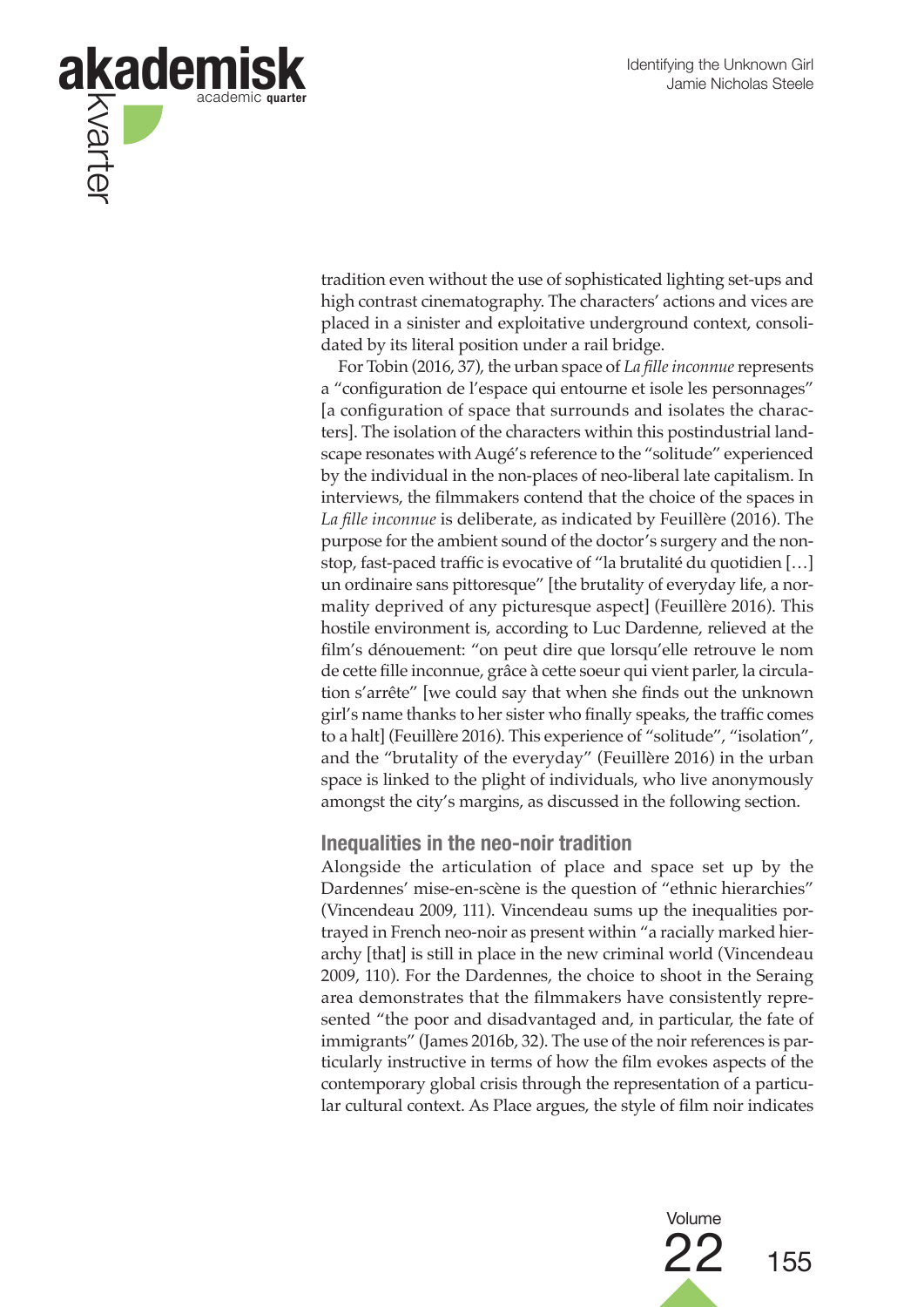

a "homogeneous cultural attitude, and is only possible during an isolated time period, in a particular place, in response to a national crisis of some kind" (Place 1998, 50). The use of a noir style as a representation of crisis is particularly poignant in *La fille inconnue* particularly because of its focus on a migrant body, found dead in an anonymous place without identification papers. Rather than a reading centred on its national context – i.e. as a critique of Belgium – the film evokes a clear criticism of, more generally, Western Europe's stance on immigration and the refugee crisis, with its insistence on self-interest and phobic nationalisms. As De Cleen et al. observe, in Belgium, the debate on immigration "has been dominated by a discourse that constructs the recent influx of refugees as a Flemish, Belgian, or European crisis rather than as a crisis suffered by people fleeing war and other hardships" (De Cleen et al. 2017, 66). Moreover, the interpretation of 'crisis' that emerges in media representations shows little engagement with the victims' story and background.

The "Getting the Voice Out" project – a blog initiative focused on detention centres in Belgium, aimed to "get the voice of the detainees out, to inform us on the conditions of their detention and deportation and to report the resistance actions they organize in those prisons" – is particularly instructive to contextualise the film (Gettingthevoiceout.org 2019). The website reports information about the status of refugees and migrants that have moved to and from Belgium, and those who have died either during their journeys, or from suicide in detention centres, run over by cars and buses, killed during confrontation with police, or found deceased on railway tracks, in rivers or canals. Significantly, some of the information for the deceased, such as their names and identities, is incomplete, even if it appears that they are primarily refugees from African countries.3

 The plight of migrants and refugees who arrive in Belgium without identification papers to search for a better life, but only to suffer abuse, exploitation and neglect by men in the local community is exposed in another of the Dardenne brothers' films, *La promesse* (*The Promise*, 1996). A review in the French newspaper *Le Monde* interprets the two Lambert characters, son and father, of *La fille inconnue*  as "the crooks of *La promesse,* two decades later" ["les malfrats de *La promesse*, vingt ans plus tard"] (Sotinel 2016, 17). La *promesse* was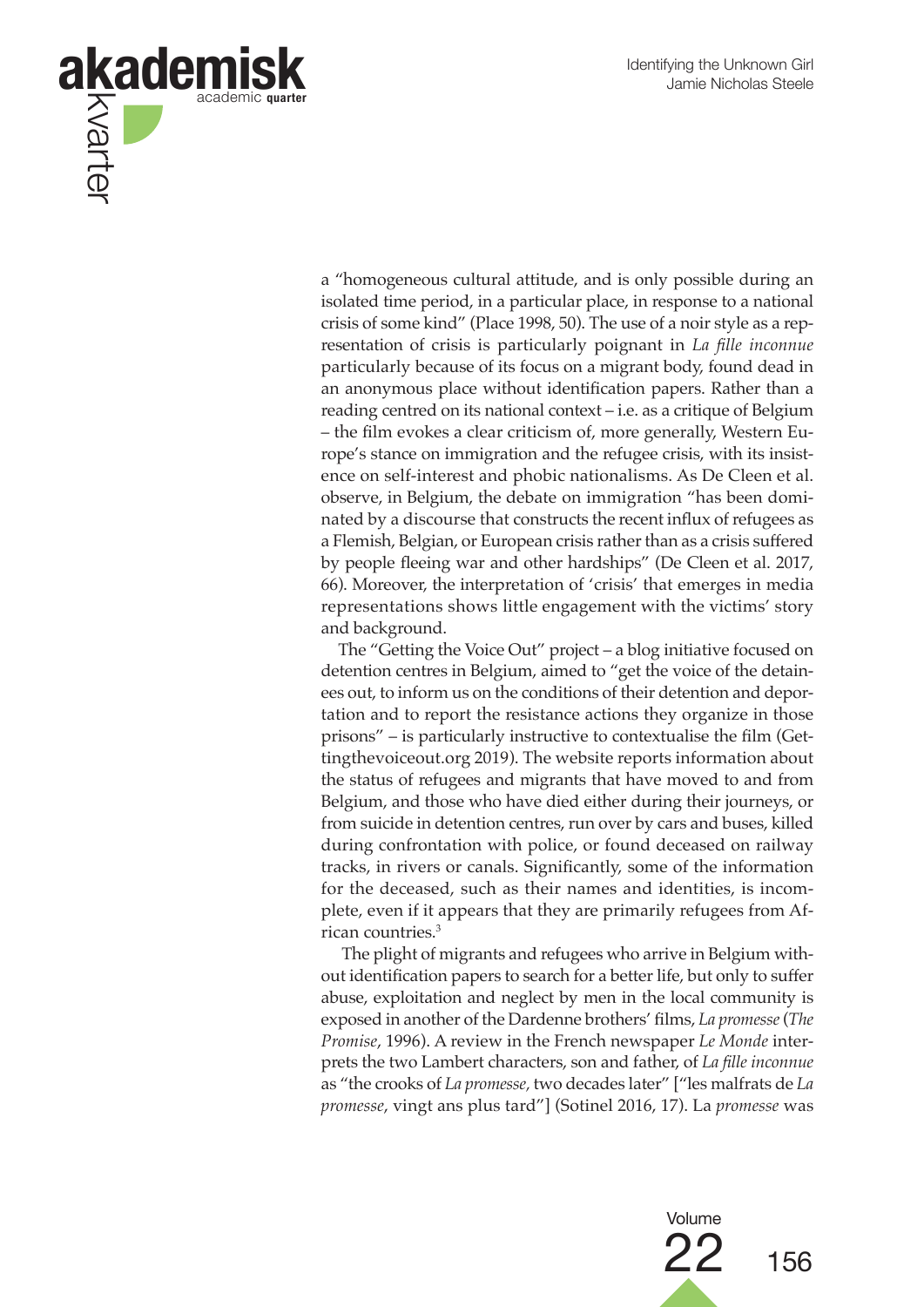

produced contemporaneously with the emergence of *polar* and neonoir films in the mid and late 1990s. Like *La fille inconnue, La promesse*  was also released at a critical time in the debate about the position of migrants and refugees in Belgium and Western Europe as a whole. In particular, while *La promesse* intersects with the *sans papiers* debate in France in the late 1990s, in *La fille inconnue* the death of the unknown girl coheres with the representation of the 'disappeared ones' in European media at the time of the recent migrant and refugee crisis.4

 This is not to say that *La fille inconnue* marks a return to the early stages of the filmmakers' career. Rather, as a "narrative of racism and exclusion" (Higbee 2005, 313), it insists on the discernible similarities in the treatment of those belonging to ethnic minorities that persist along this whole period of time, i.e. unmarked graves, abuse, and exploitation are represented in both films. Although, on a more nuanced thematic level, the articulation of "ethnic hierarchies" (Vincendeau 2009, 111) is concomitant with similar concerns surfacing in the neo-noir tradition of the French film industry of the 1990s and 2000s. At this point the Dardenne brothers' film operates well beyond the hermeneutics of genre, being definitely 'within the world' and 'of its world' at the time of its production.

As Jean-Pierre Dardenne argues, in the film the question of "Europe's treatment of immigrants" (James 2016b, 32) is articulated through the inclusion of a young girl who is "found dead, without papers, beside water, so it resonates with all the questions of immigration and all the people who die in these circumstances" (James 2016b, 34). In this way, the film calls out wider concerns, addressing and exploring them in a way that connects with contemporaneous spectators. It poses ethical and moral questions through the exploration of key social and political issues in contemporary Western Europe. Jenny Davin's search of the name and identity of the young, disappeared woman, found beside the waterway, nuances a media representation that needs to individualise the victims of today's immigration policy.

#### **Conclusion**

By analysing the film in the context of the *polar* genre and the neonoir tradition, the film's intricacies – such as its socio-political context – I have tried to show how the film contributes to key debates in

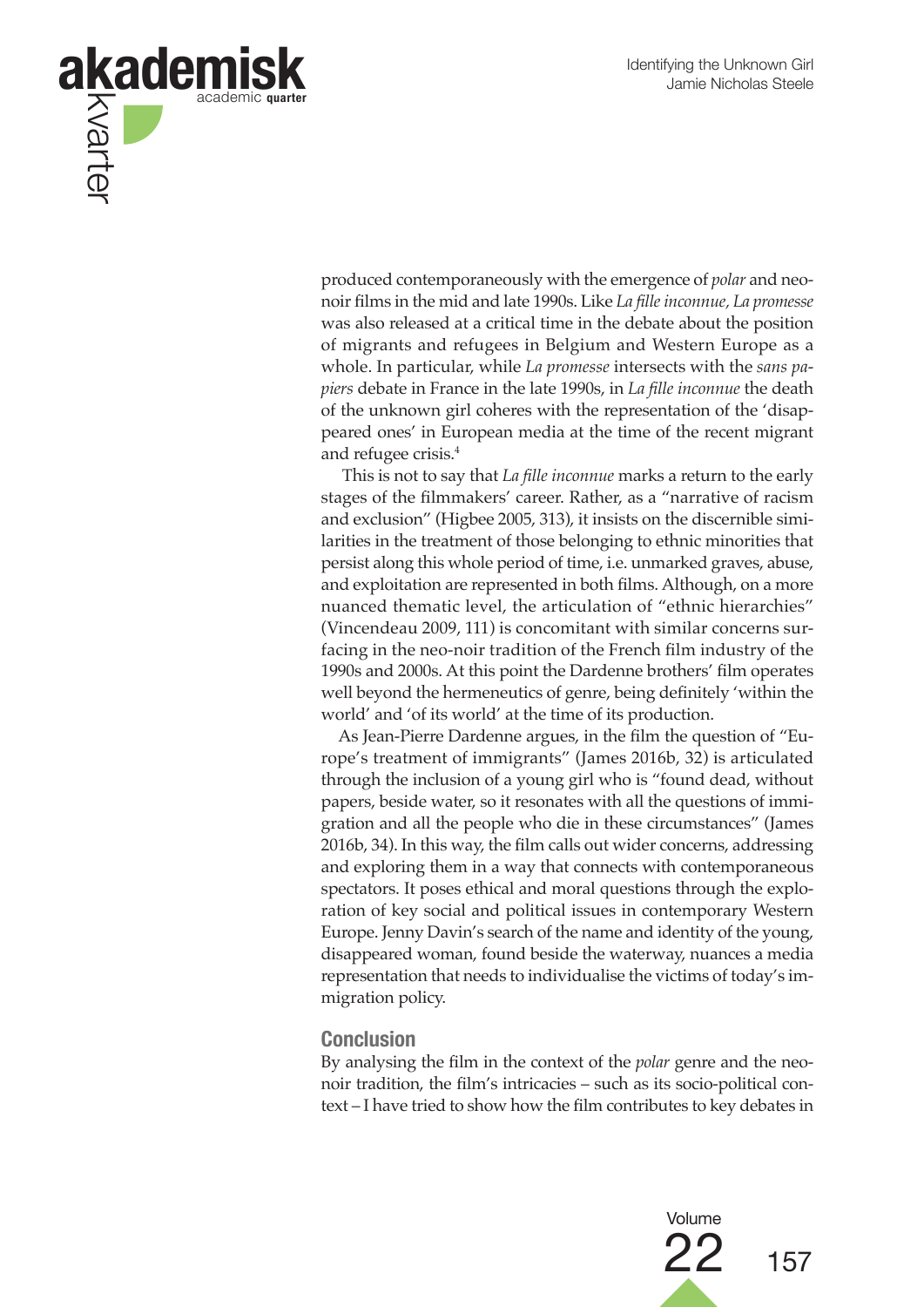

contemporary Western European cinema, namely the problem of "ethnic hierarchies" (Vincendeau 2009, 111) and the migrant and refugee crisis. This short article highlights that, by drawing on noir tropes, the notion of anonymity permeates both the spatial and thematic continuities of *La fille inconnue*. It argues that the borrowings from the noir tradition produce an urban space that resonates with Augé's "non-places" in addition to evoking contemporaneous issues and debates that highlight the inequalities that are at play in Western Europe. The Dardennes' treatment of these issues resonates with Vincendeau's analysis of the "ethnic hierarchies" that emerge in the noir tradition in French cinema. This results in *La fille inconnue* drawing on transnational noir tropes and generic references (primarily from the *polar*) to also articulate transnational social concerns (such as the migrant crisis) that are shared across Western Europe as a whole.

# **References**

Augé, Marc. 1995. *Non-Places: Introduction to an Anthropology of Supermodernity*. London: Verso.

- Chang, Justin. 2017. "The Dardennes concot a mostly compelling moral mystery with 'The Unknown Girl'.'' *LA Times*, September 14, 2017. Accessed July 27, 2019. https://www.latimes. com/entertainment/movies/la-et-mn-unknown-girl-review-20170914-story.html.
- Cooper, Sarah. 2007. "Mortal Ethics: Reading Levinas with the Dardenne Brothers." *Film-Philosophy*, 11 (2), August 2017: 66- 87. https://doi.org/10.3366/film.2007.0011
- De Cleen, Benjamin, Jan Zienkowski, Kevin Smets, Afra Dekie, and Robin Vandevoordt. 2017. "Constructing the 'Refugee Crisis' in Flanders. Continuities and Adaptations on Asylum and Migration." In *The Migrant Crisis: European Perspectives and National Discourses* edited by Melani Barlai, Birte Fähnrich, Christina Griessler, and Markus Rhomberg, 59-78. Zurich: Lit Verlag GmbH & Co. KG Wien.
- Denis, Fernand. 2016. "La culpabilité positive selon les Dardenne." *La Libre Culture*, October 5, 2016, 5.
- Feuillère, Anne. 2016. "'La fille inconnue' Rencontre avec les frères Dardenne." *Cinergie.be*, October 11, 2016. Accessed July

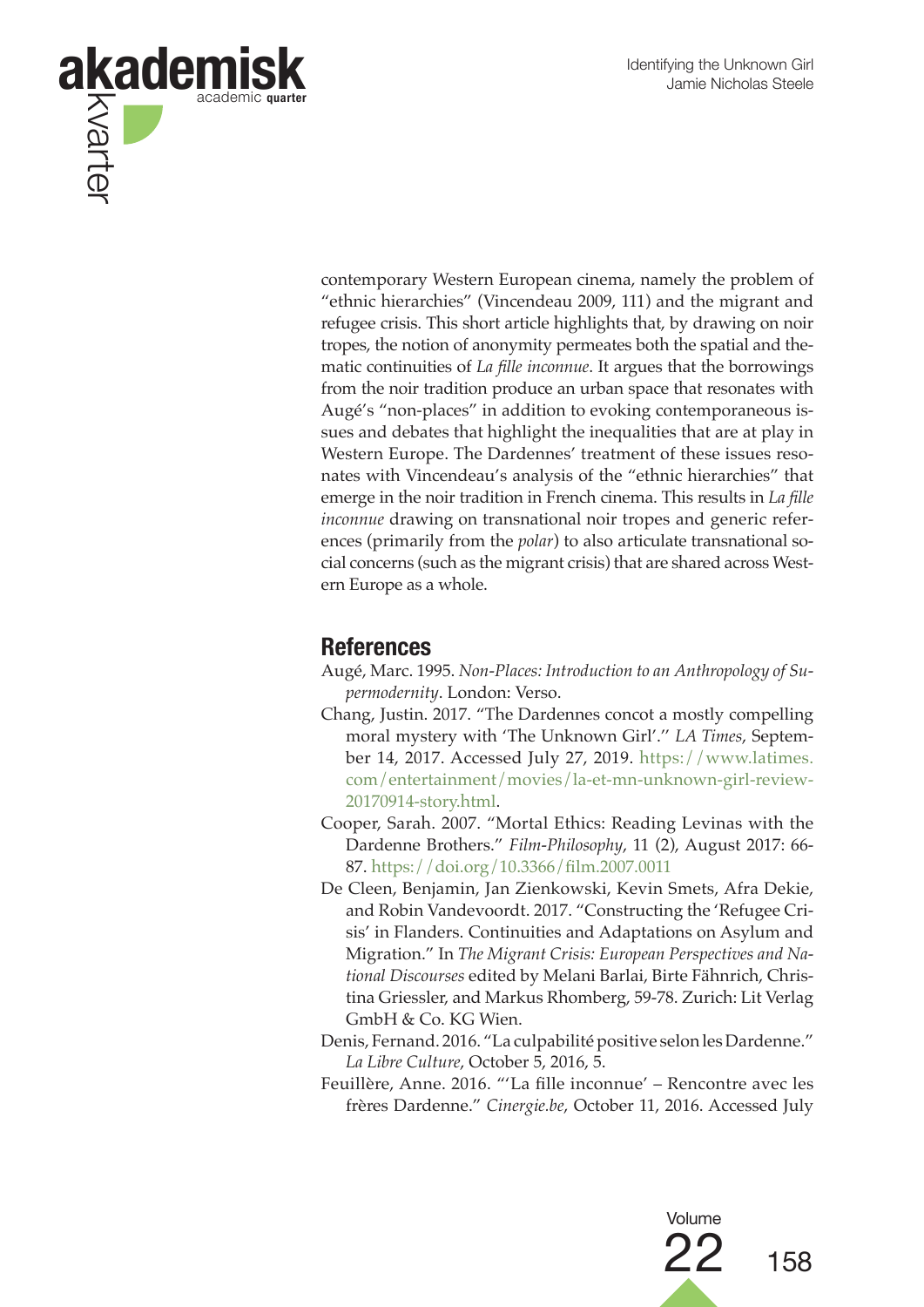

28, 2019. https://www.cinergie.be/actualites/la-fille-inconnue-rencontre-avec-les-freres-dardenne.

- Fontaine, José. 2016. "Critique: 'La Fille inconnue' de Jean-Pierre et Luc Dardenne." *La revue toudi*, October 6, 2016. Accessed September 1, 2019. https://www.larevuetoudi.org/fr/story/ critique-la-fille-inconnue-de-jean-pierre-et-luc-dardenne.
- Gates, Philippa. 2009. "The Maritorious Melodrama: Film Noir with a Female Detective." *Journal of Film and Video*, 61 (3), Fall 2009: 24-39. https//doi.org/10.1353/jfv.0.0036
- Gettingthevoiceout.org. 2019. "Death at the border of an exile based in Belgium." July 9, 2019. Accessed July 9, 2019. http:// www.gettingthevoiceout.org/death-at-the-border-of-an-exile-based-in-belgium-8-july-2019/.
- Gilson, Nicolas. 2016. "Interview: Jean-Pierre & Luc Dardenne." *Un Grand Moment de Cinéma*, October 5, 2016. Accessed January 10, 2021. http://www.ungrandmoment.be/interviewjean-pierre-luc-dardenne/.
- Higbee, Will. 2005. "Towards a multiplicity of voices: French cinema's age of the postmodern, part II – 1992-2004." In *French National Cinema*, edited by Susan Hayward, 293-327. Abingdon: Routledge.
- James, Nick. 2016a. "Cannes Hall of Mirrors." *Sight and Sound*, 26 (7), July 2016: 18-22.
- James, Nick. 2016b. "Identification of a Woman." *Sight and Sound*, 26 (12), December 2016: 32-34.

McChesney, Anita. 2008. "The Female Poetics of Crime in E.T.A Hoffmann's 'Mademoiselle Scuderi'", *Women in German Yearbook*, Vol. 24: 1-25.

Mosley, Philip 2013. *The cinema of the Dardenne brothers: responsible realism.* New York: Wallflower Press.

- Nectoux, Gaspard. 2016. "La Fille Inconnue." *Cahiers du Cinéma*, No. 726, October 2016:.43.
- Nettelbeck, Colin. 2006. "A Dissolving Genre, or a Cultural Defence? The *polar* in French Cinema since 1980." *A Journal of Detection*, 24 (2), Winter 2006: 31-44.
- Place, Janey. 1998. "Women in Film Noir." In *Women in Film Noir*, edited by Ann Kaplan, 47-68. London: BFI.
- Pluijgers, Jean-François. 2016. "Disparue sous X." *Focus Vif*, September 30, 2016, 18-22.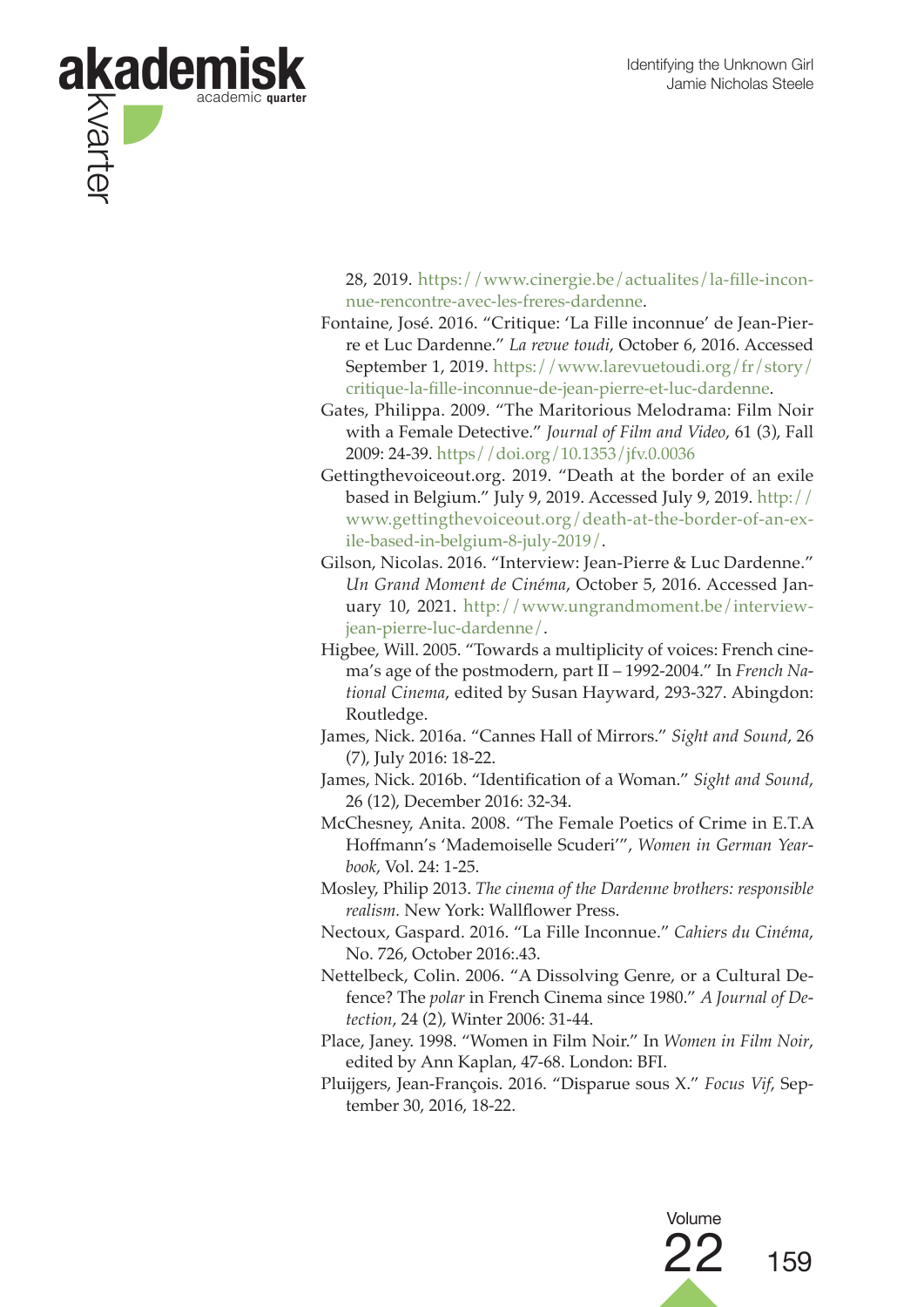

- Powrie, Phil. 2007. "French neo-noir to hyper-noir." In *European Film Noir*, edited by Andrew Spicer, 55-83. Manchester: Manchester University Press.
- Régnier, Isabelle. 2016. "La Fille Inconnue: docteur Jenny, inspecteur Davin."*Le Monde*, May 18, 2016. Accessed October 31, 2018. https://www.lemonde.fr/festival-de-cannes/article/2016/05/19/la-fille-inconnue-les-freres-dardenne-menent-l-enquete\_4921880\_766360.html.
- Sotinel, Thomas. 2016. "Dardenne: le tournant de la raideur." *Le Monde*, October 12, 2016, 17.
- Steele, Jamie. 2019. *Francophone Belgian Cinema.* Edinburgh: Edinburgh University Press.
- Tobin, Yan. 2016. "La fille inconnue: Portrait de Jenny." *Positif*, October 2016, 668, 36-37.
- Vincendeau, Ginette. 2003. *Jean-Pierre Melville: An American in Paris.* London: BFI.
- Vincendeau, Ginette. 2007. "French Film Noir." In *European Film Noir*, edited by Andrew Spicer, 23-54. Manchester: Manchester University Press.
- Vincendeau, Ginette. 2009. "The New Lower Depths: Paris in French Neo-Noir Cinema." In *Neo-Noir,* edited by Mark Bould, Kathrina Glitre and Greg Tuck, 103-117. London; New York: Wallflower Press.
- Vincendeau, Ginette. 2016. "French film noir." *Sight and Sound,* 26 (11), November 2016: 42-49.
- Wittenberg, Jonathan. 2019. "Britain's disappeared: how refugees get stuck in indefinite detention." *The Guardian*, June 28, 2019. Accessed July 1, 2019. https://www.theguardian.com/uknews/2019/jun/28/britains-disappeared-indefinite-detention-refugee-tales.

## **Filmography**

- *La fille inconnue / The Unknown Girl.* 2016. Directed by Jean-Pierre Dardenne and Luc Dardenne, Belgium/France: Les Films du Fleuve, Archipel 35, 2016.
- *La promesse / The Promise.* 1996. Directed by Jean-Pierre Dardenne and Luc Dardenne. Belgium/France/Luxembourg/Tunisia: Eurimages, Les Films du Fleuve, RTBF, Samsa Film, Touza Productions, 1996.

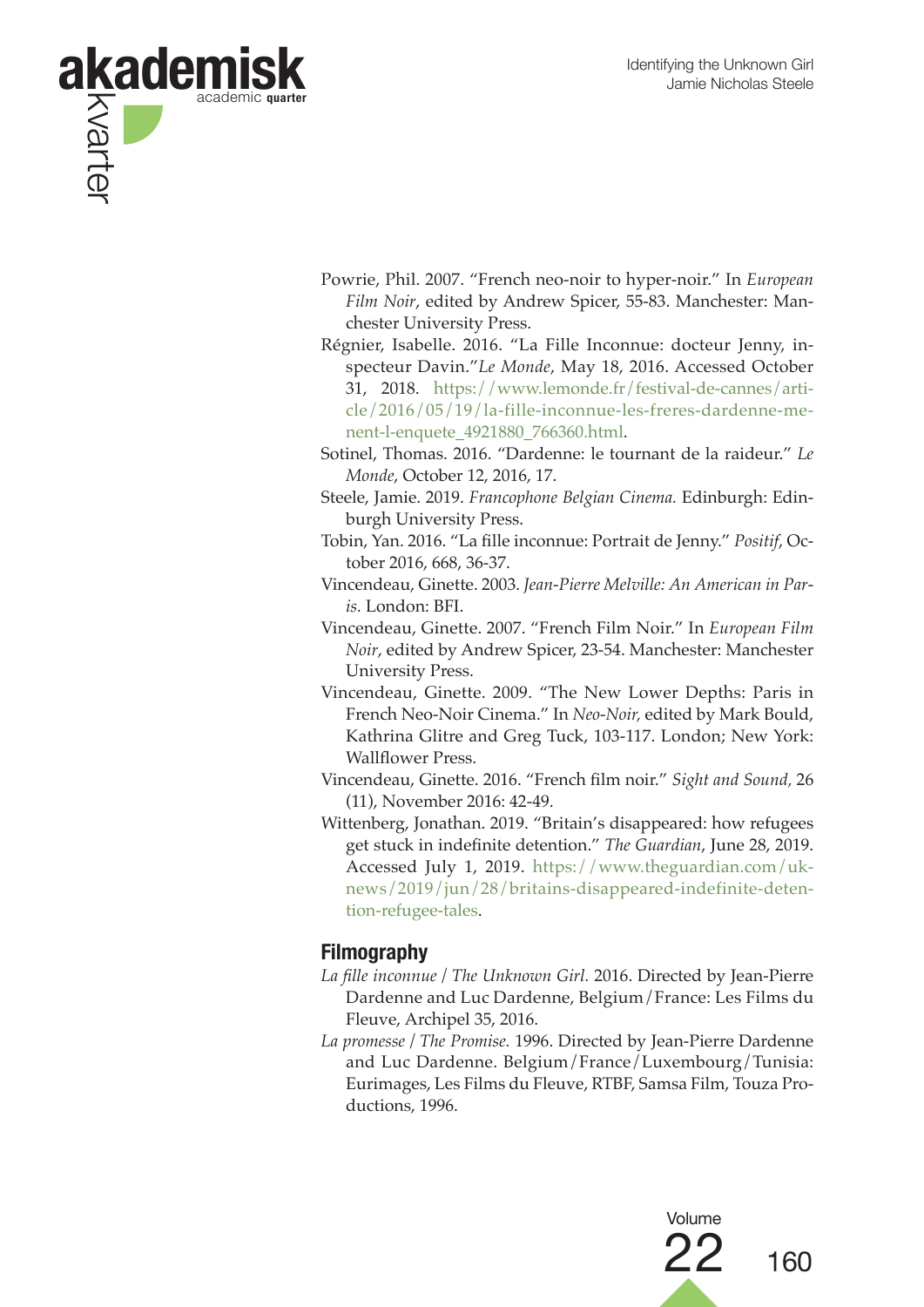

- *Le fils / The Son.* 2002. Directed by Jean-Pierre Dardenne and Luc Dardenne. Belgium/France: Archipel 35, Les Films du Fleuve, RTBF, 2002.
- *Le silence de Lorna / Lorna's Silence*. 2008. Directed by Jean-Pierre Dardenne and Luc Dardenne. Belgium/France/Italy/Germany: Les Films du Fleuve, ARTE France Cinéma, Lucky Red, RTBF, 2008.
- *Série Noire.* 1979. Directed by Alain Corneau. France: Prospectacle, Gaumont, 1979.

**Acknowledgements:** 

The author thanks Bath Spa University for its financial support, which enabled further research to be carried out at the Cinematek/ Royal Belgian Film Archive. I would also like to place on record my gratitude to Professor Monica Dall'Asta for the help and guidance on editing this article. I am also very thankful to the two anonymous peer reviewers for their useful comments, which certainly helped to strengthen this article. A further thanks to Dr. Paul Newland, who provided useful feedback on this draft at its early stages.

#### **Notes**

- 1 The concept of the 'impromptu investigator' represents a typical characterisation for female detectives in detective and crime fiction since its early stages in the 19th century. A key example is E. T. A. Hoffmann's novella, Mademoiselle de Scuderi (1819). From this point onward, female detectives are not formalised and institutionalised by the police and systems of law, order and control, but they are brought into and lead the narrative based on their own intuition to drive towards a clear resolution (See: McChesney 2008).
- 2 In Francophone Belgian Cinema (Steele 2019, 59-64), I also explore the "spatial dynamics" of the Dardenne brothers' films from La promesse to Deux Jours, Une Nuit, referring to Augé's (1995) "non-places" in transnational cinema. The book chapter is primarily concerned with the way in which the films create a rhythm and flow to the urban space that is both locally recognisable and transnational at the same time. The pre-

Volume

 $22$  161